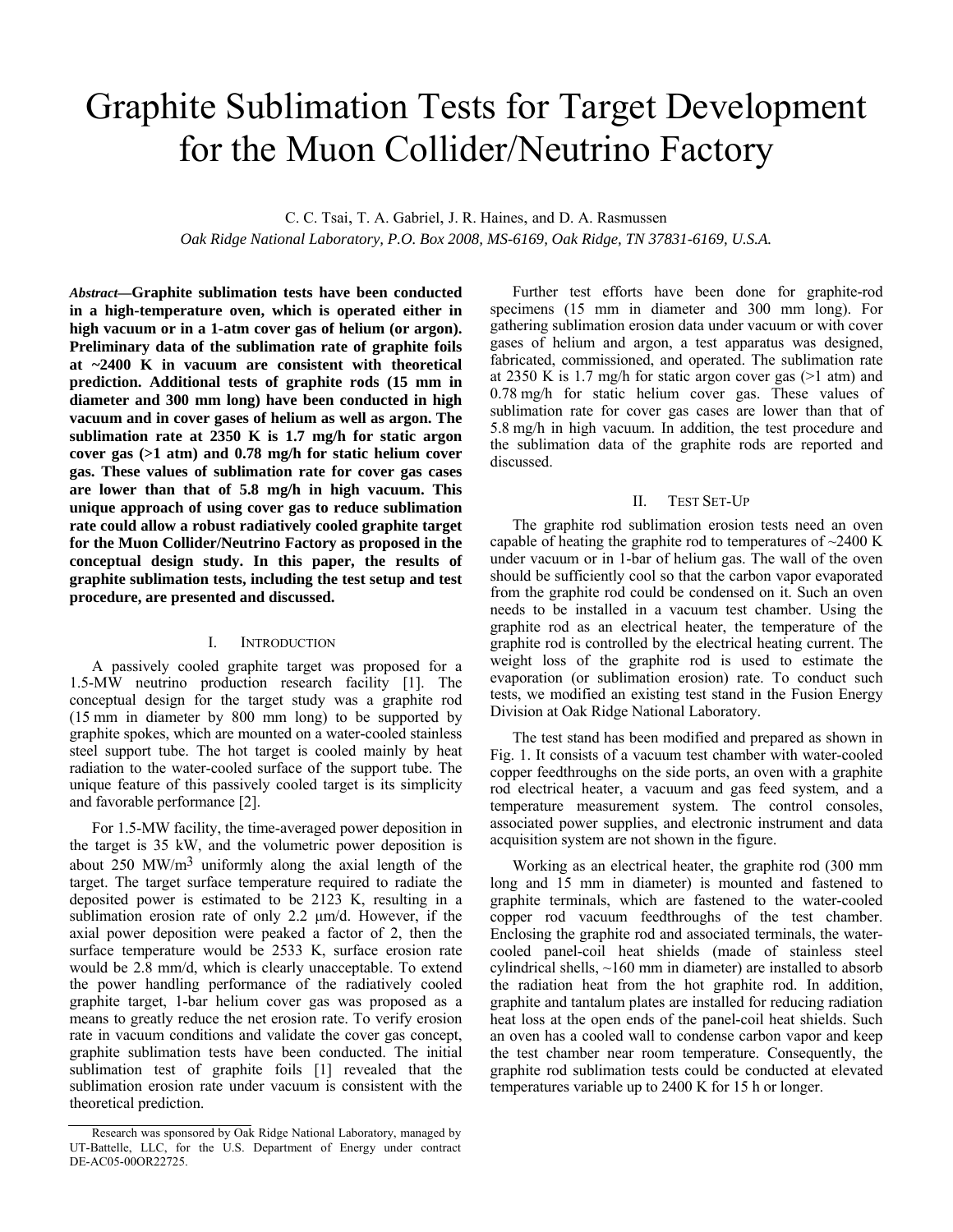The vacuum and gas feed system provides a controllable environment for the graphite sublimation tests. The mechanical roughing pump and the turbo-molecular pump can evacuate the test chamber to a base pressure below  $10^{-6}$  torr. Together with the vacuum system, the gas feed system can be used to feed pure helium gas (or argon) into the test chamber at pressures controllable from vacuum to 1 bar.



Figure 1. Test apparatus for graphite rod sublimation erosion tests.

The temperature measurement system consists of a twocolor pyrometer and a quartz window. Viewing through the quartz window, the radiation signals of two adjacent wavelengths from the hot graphite rod are used to measure its surface temperature. This two-color pyrometer (IRCON Modline R) can measure temperatures from 1373 K to 2773 K.

During the tests, the output terminals of a dc power supply (rated at 30 V and 3000 A) are connected to the water-cooled copper feedthroughs. The voltage measured between the output terminals is the heating voltage Vh. The current flowing though the graphite rod is the heat current Ih.

The graphite rod is routinely heated up to elevated temperatures of 2400 K by  $\sim$ 1200 A of Ih. The majority of heat loss of the hot graphite rod is radiated to the surrounding watercooled panel-coil heat shields. The radiation loss to the open ends of the heat shields was minimized by the graphite or tantalum plates. The tests can be conducted at steady state, for example, continuously over 15 h or longer.

An electronic balance with five significant digits is used to measure the mass of graphite rod. The mass of the graphite rod is measured before each test. Following the sublimation erosion test, the mass of the graphite rod is measured again. The mass loss and test duration are recorded and used for estimating the average sublimation erosion rate of the graphite rod.

During the tests, we measure graphite rod temperature (Tgr), wall temperature of the test chamber, graphite terminal of the copper feedthroughs and the heat shields at each heating power level by using thermocouple, the heating voltage (Vh) and the heating current (Ih). We also recorded the pressure in the test chamber for the tests under vacuum. The values of Vh, Ih, Tgr, mass loss, and other temperatures measured are recorded. The data so collected are used for conducting posttest analysis.

#### III. TEST PROCEDURE

The graphite rod sublimation erosion tests were conducted with the following steps. First, a new graphite rod is heated under vacuum with a small increment of heating current. The impurity gas particles (such as air, water, or others) in the graphite rod are gradually baked out and pumped away. At each heating level, the heating voltage (Vh) and heating current (Ih) at the output terminals of the power supply is measured. The characteristics of electrical resistance of the graphite rod could be obtained and used to evaluate the quality of the test set-up. This baking step is done when the graphite rod is heated up to  $\sim$ 2300 K.

After being cooled down to room temperature, the test chamber is filled with pure helium to 1 atm. The graphite rod is removed for the mass measurement. Subsequently, the graphite rod is installed on the graphite terminals and inside the hightemperature oven. After the test chamber is evacuated to high vacuum, the graphite rod is gradually heated up by applying the heating current with small increments. The data of heating voltage, heating current, and graphite rod temperature are recorded. The graphite rod is baked at 2000 K under vacuum for at least 3 h. The sublimation erosion test of the graphite rod could be initiated.

The sublimation erosion test under vacuum is usually conducted at the desired temperature of 2350 K. This temperature of the graphite rod is kept constant during the test run for 5 to 8 h. After the test, the power supply is turned off, and the components inside the test chamber are gradually cooled down. The graphite rod is then removed for mass measurement. The mass loss so measured divided by the test duration is used to determine the average sublimation erosion rate.

For the helium cover gas, the test chamber is kept under vacuum for several hours after turning off heating power. After the components in the test chamber are cool, the vacuum system could be shut off, and the test chamber is filled with the cover gas. The graphite rod is then gradually heated up with small increments of heating current. Eventually, the graphite rod is tested at the desired temperature of 2350 K. This test with the helium cover gas was done for two cases: flowing gas and static gas. The test period was either 5 h or 20 h. After the test is done, the graphite rod is removed for mass measurement. The ratio of the mass loss to the test period is used to determine the average sublimation erosion rate.